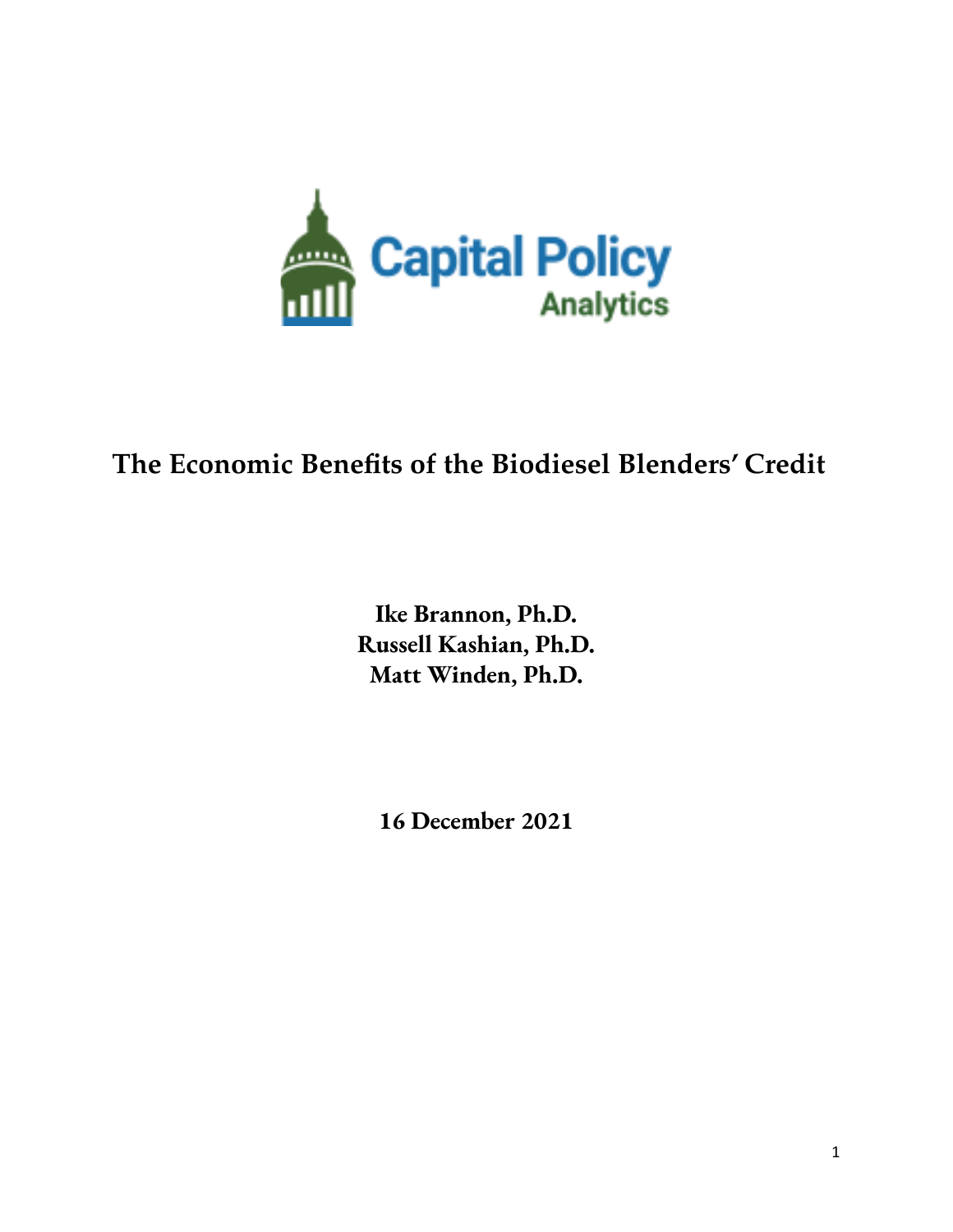### **Executive Summary**

The United States has been increasing its efforts to combat climate change and reduce the emission of greenhouse gases in recent years, and the increasing prevalence of biodiesel fuel has been an integral part of this strategy.

Biodiesel is a renewable, clean-burning diesel replacement that can be made from a diverse mix of resources such as soybean oil, recycled cooking oil, and animal fats. It can be used in existing diesel engines without modification.

The market for biodiesel was limited until Congress passed a \$1 tax credit for each gallon of biodiesel blended, which first took effect in 2005. Since then production has grown steadily, and in the last few years domestic production has approached two billion gallons. $^1$  The production capacity of the industry is several hundred million gallons above that amount.

The tax credit has remained in place--albeit with a few temporary expirations that were retroactively restored--since that time. The current tax credit expires at the end of 2022. Letting it expire would harm the U.S. economy and the environment, the data show.

Much like the solar investment tax credit and the production tax credit for wind turbines, the biodiesel tax credit fostered a stable market that gradually boosted production, which lowered production costs and made the fuel more cost-competitive.

Our analysis demonstrates that the market for biodiesel fuel fostered by the biodiesel tax credit supports 64,000 jobs and has a total impact on the economy of approximately \$15 billion per annum. A significant body of research also demonstrates that the biodiesel tax credit easily passes a cost-benefit analysis, and that the environmental benefits alone from each gallon of biodiesel that replaces petrodiesel exceed two dollars a gallon, or more than double the cost of the credit.

New production techniques and inputs hold the promise of further boosting productivity and reducing costs in the not-so-far-off future. Extending the biodiesel tax credit is crucial to these developments and the data show that doing so creates significant environmental and economic benefits.

<sup>&</sup>lt;sup>1</sup> This value only represents domestic biodiesel production. Renewable diesel production surpassed 600 [million](https://www.eia.gov/todayinenergy/detail.php?id=48916) [gallons](https://www.epa.gov/sites/default/files/2021-01/fuelproduction_dec2020_0.csv) in 2020. Consumption of biodiesel, renewable diesel and net imports surpassed 3 billion gallons in 2020.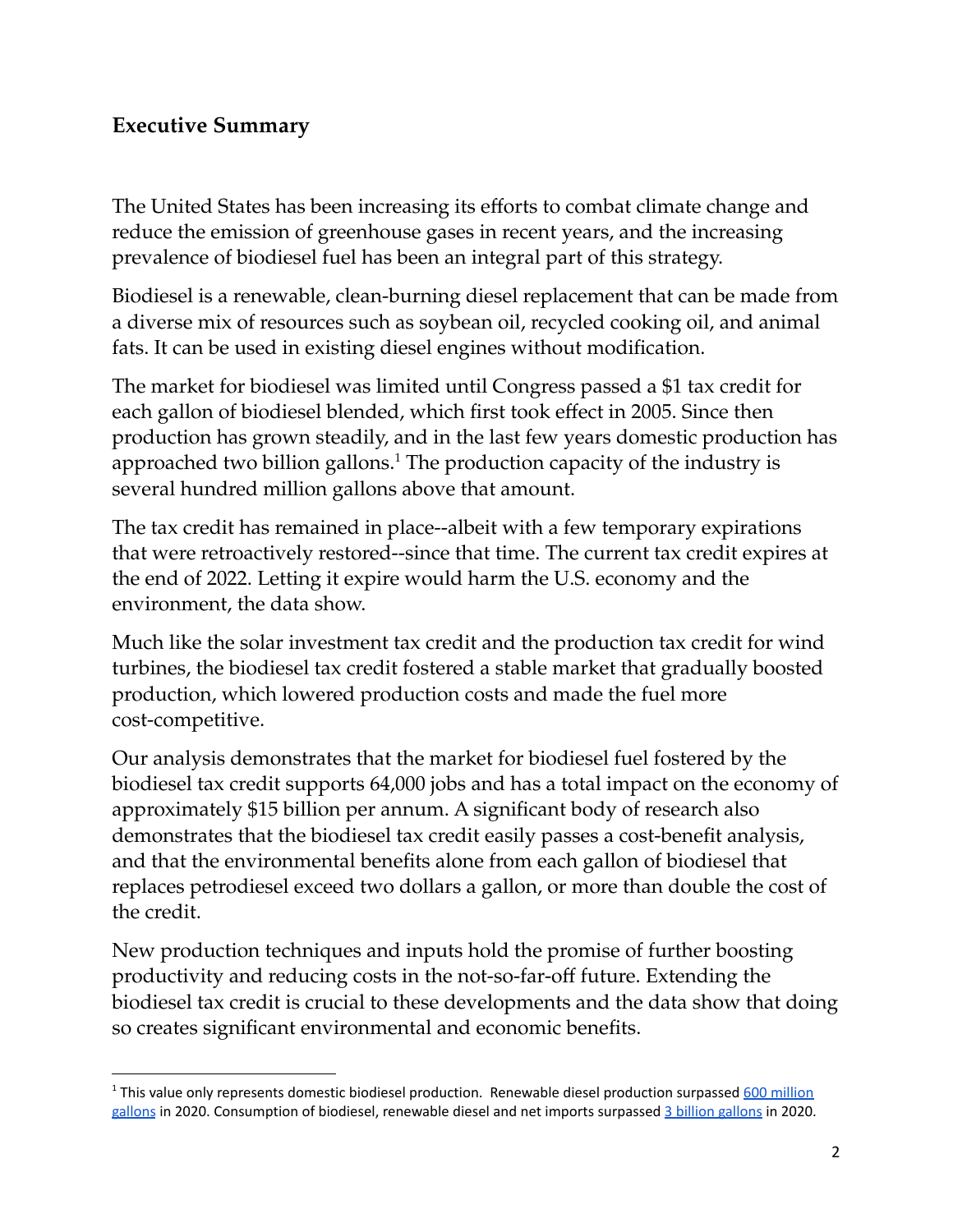# **Introduction**

Biofuels have proven to be an [economically](https://www.pnas.org/content/103/30/11206) efficient way to reduce smog and greenhouse gas emissions created by cars and trucks. In 2020, the total domestic consumption of biofuels (including biodiesel, renewable diesel and net imports) surpassed 3 [billions](https://www.epa.gov/sites/default/files/2021-01/fuelproduction_dec2020_0.csv) gallons, displacing carbon intensive fossil fuels in the process. To encourage the development and use of these biofuels, the federal government provides a \$1 per gallon tax credit to the blenders of biodiesel. The biodiesel tax credit has been extended a number of times since its inception in 2005, and the current extension expires in 2022.

By all accounts the credit has been a success: In 2020, domestic production of biodiesel alone <u>[exceeded](https://afdc.energy.gov/data/10325)</u> 1.8 billion gallons, a hundredfold increase since the credit was enacted in 2005.

While a variety of other factors—reduced production costs, changes in demand, and rising oil prices, for instance—contributed to the increase, the biodiesel tax credit has played an integral role in creating the current robust and viable market.

However, the biodiesel tax credit has faced a modicum of opposition in Congress, as some have objected to what was to be a temporary tax incentive which is now approaching the end of its second decade in existence. A few others--falsely--<u>fear</u> that the increased demand for soy and other sources for biofuels will increase U.S. food prices as well as the cultivation of previously fallow land, and in turn do harm to the environment.

However, these ancillary effects are slight and pale in comparison to the broad-based environmental and economic benefits the biodiesel tax credit creates, and the purpose of this report is to demonstrate that reality. We believe that ending the credit in 2022, when the current legislation providing for it expires, would be inadvisable and would likely devastate the market, resulting in the destruction of thousands of jobs, an increase in greenhouse gas emissions and other local air pollutants, and the undoing of much of what the previous 17 years accomplished—namely, the establishment of a robust market for an important fuel and an essential tool for reversing climate change.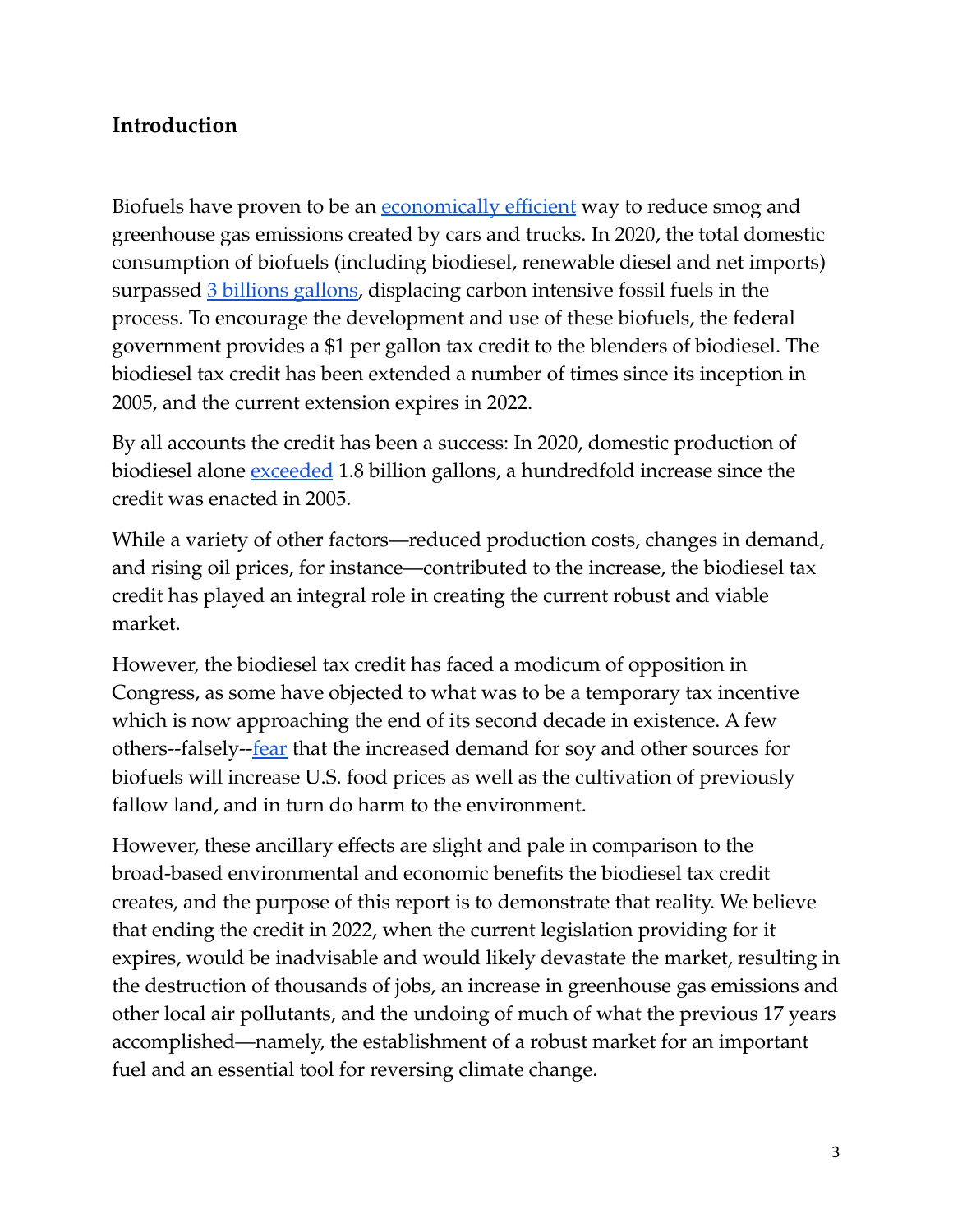# **The Incentives for Producing Biodiesel**

The biodiesel tax credit (BTC) was first established under the American Jobs Creation Act of 2004. It has effectively remained in place since then, albeit with temporary expirations in 2011, 2014 and 2017 that were subsequently reinstated.

In addition to the BTC, the Environmental Protection Agency mandates annual quotas for biodiesel as part of the renewable fuel standard program. Refiners and importers of petroleum-based diesel fuel (petrodiesel) incur a Renewable Volume Obligation (RVO) for each batch refined or imported. In parallel fashion, producers or importers of biodiesel generate a Renewable Identification Number (RIN) for each batch produced or imported. Those who blend must retire RINs to meet the RVO, with only a small percentage of biodiesel required for a given volume of petrodiesel.

This means that a market for RINs exists and that pure petrodiesel can be sold by one distributor if another has an excess of RINs (as would occur with sales of  $100\%$  pure biodiesel, labelled B100 diesel).<sup>2</sup> RINS theoretically represent the marginal cost of complying with the renewable fuel standard mandate and their price indicates the gap between the cost of producing biodiesel and the price needed to induce market consumption. In effect, the RIN price is equal to the difference between the biodiesel supply cost and demand price.

However, RIN prices are directly impacted by feedstock prices, the BTC itself, and the volumetric mandate. Elimination of the BTC would increase RIN prices, simultaneously increasing costs on blenders while reducing prices to producers. As a result, these nested mandates mean that reducing or eliminating the BTC would greatly reduce domestic biodiesel production, resulting in significant environmental, economic and employment losses.

<sup>2</sup>RINs can be used during the year of biodiesel production, and for one year beyond, but expire afterwards. Further, RINs for more advanced alternative fuels can be used for less advanced fuels, but not vice-versa. Specifically, RINS for biodiesel (D4) or cellulosic biofuel (D3/7) can be applied to either advanced biofuels (D5) or total renewable fuel (D6, which is mainly ethanol), but not vice-versa, and advanced biofuels (D5) RINs can be applied to meet the total renewable fuel (D6) standard but not vice-versa (see slide 10 here

[https://cleancities.energy.gov/files/u/news\\_events/document/document\\_url/84/2\\_-Session\\_0\\_-\\_RIN\\_](https://cleancities.energy.gov/files/u/news_events/document/document_url/84/2_-Session_0_-_RIN_101_-_FINAL.pdf) 101 - FINAL.pdf ).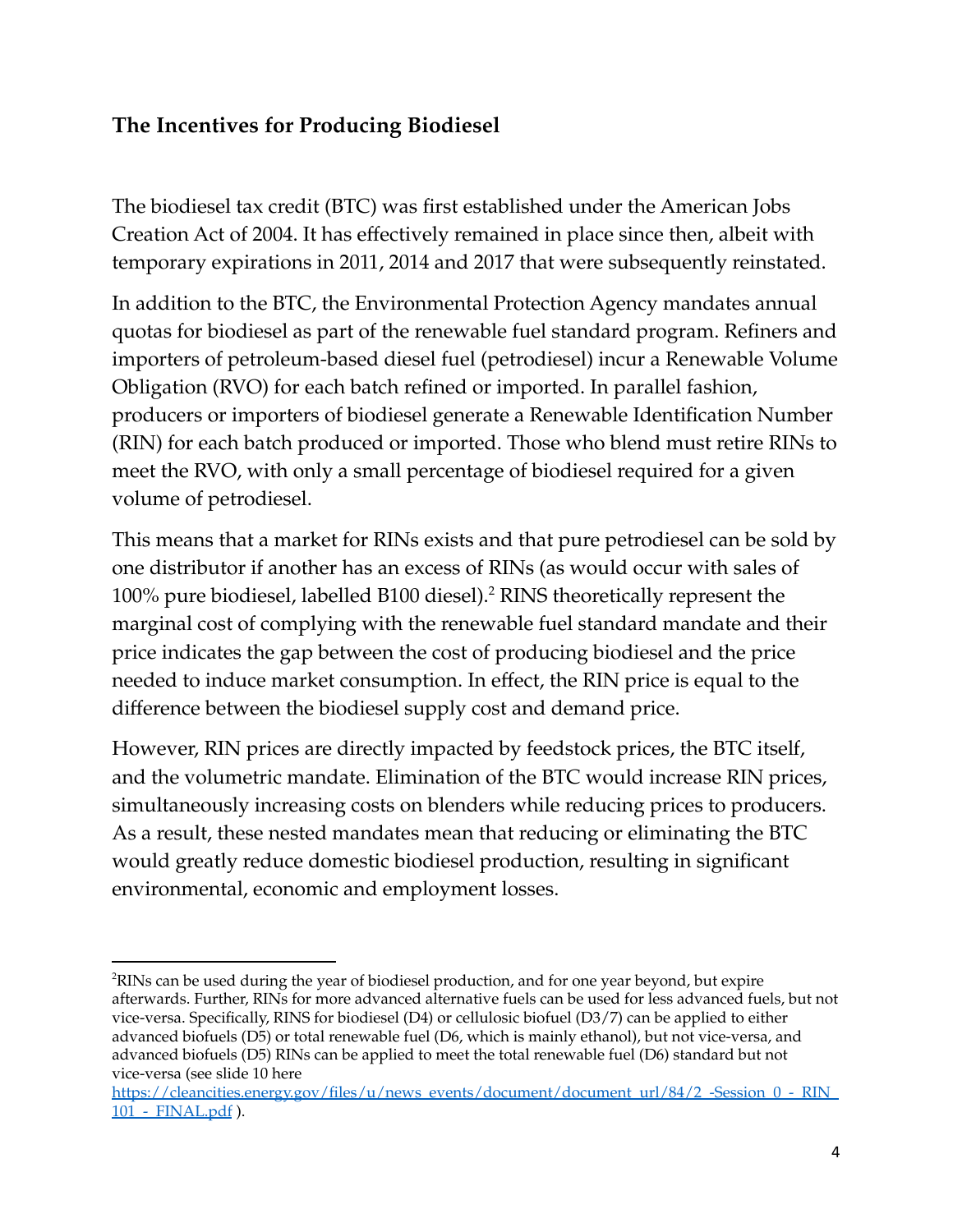# **The Biodiesel Tax Credit is Cost Effective**

One of the original rationales for the BTC and quota was that biodiesel represents an alternative to petrodiesel that reduces carbon emissions and climate change risk, and hence improves sustainability. In 2020, 62% of biodiesel was produced using soybean oil, corn oil accounted for 11%, canola oil 9%, waste cooking oils 9% and animal fats 9%.<sup>3</sup> <u>Recent [research](https://afdc.energy.gov/vehicles/diesels_emissions.html)</u> comparing biodiesel to petrodiesel continues to find strong environmental performance advantages for each of these feedstocks, supporting the original rationale for the biodiesel tax credit: Biodiesel emits 74% less greenhouse gases on a CO2 basis, as well as 40-50% less methane than petrodiesel. In addition, biodiesel emits 50% less carbon monoxide, 60% less volatile organic compounds, 50% less particulate matter and two-thirds less hydrocarbons. These improvements remain true even after accounting for EPA's mandated use of ultra-low sulfur diesel. 4

Numerous studies show that the subsidy provided through the biodiesel tax credit is a cost-efficient way to improve the environment. For instance, a [study](https://www.sciencedirect.com/science/article/abs/pii/S0301421505002600?via%3Dihub) by Charles Wassell and Timothy Dittmer in *Energy Policy* examined the difference in biodiesel versus petrodiesel emissions for a range of local air pollutants, including carbon monoxide, volatile organic compounds, sulfur dioxide, nitrogen oxide and particulate matter. The authors estimate the monetary value of improvements in local air quality impacts associated with a change to soy-based biodiesel are up to \$2.09 per gallon relative to petrodiesel, *apart from any benefits from reducing greenhouse gases.*

Given that biodiesel is one of the least [carbon-intensive](https://www.epa.gov/sites/default/files/2015-07/documents/emission-factors_2014.pdf) fuels on the market and produces substantial reductions in greenhouse gas emissions when displacing petrodiesel, incorporating the value of these improvements is important in fully describing the true set of environmental benefits experienced. Even under these conservative estimates, which examine only the local air pollution benefits from

<sup>3</sup> Results calculated from Table 3: U.S. Inputs to Biodiesel Production found at [https://www.eia.gov/biofuels/biodiesel/production/biodiesel.pdf;](https://www.eia.gov/biofuels/biodiesel/production/biodiesel.pdf) The economic contraction caused by COVID skewed these numbers slightly from historical averages.

<sup>4</sup> In 2010 all highway diesel sold in the U.S. had to meet the ultra-low sulfur standard and in 2014 all non-road diesel had to meet the same standard (EPA no date b). These EPA mandated changes modestly improved the environmental impacts of petrodiesel relative to the emissions experienced prior to implementation of the ultra-low sulfur standard.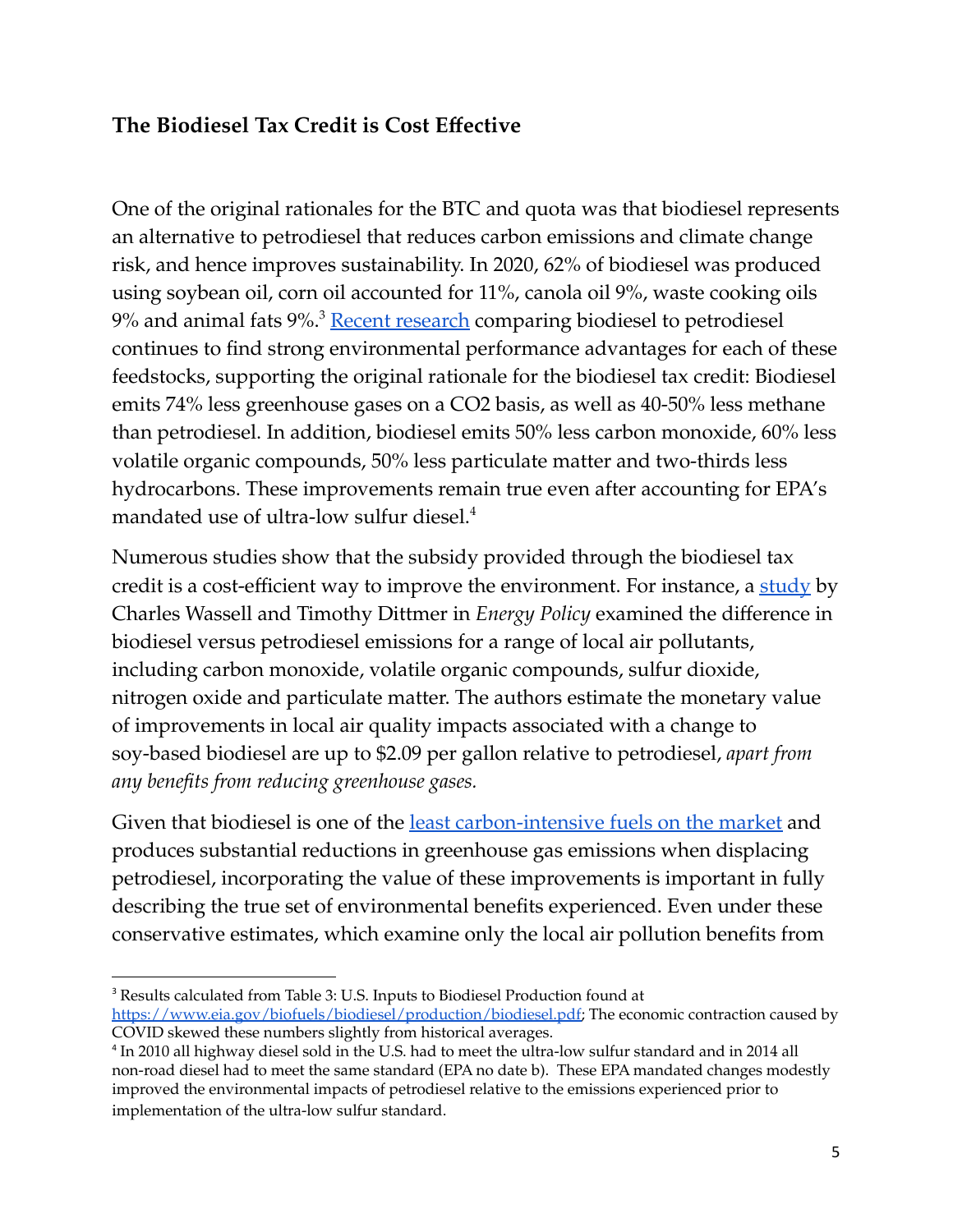biodiesel use, the study finds the external benefits outweigh the required subsidies and are economically efficient.

In 2018, an [analysis](https://www.fticonsulting.com/insights/reports/biodiesel-industry-impacts-economy-environment-energy-security) by Ken Ditzel, Venki Venkateshawara, Scott Nystrom, Katie O'Hare and Michael Nagle attempted to estimate the dollar value of the greenhouse gas emission reductions occurring from biodiesel displacement of petrodiesel. They relied on EPA estimates that petrodiesel emits 29.3 lbs of greenhouse gas emissions per gallon compared to only 10.8 lbs per gallon for biodiesel, which represents an 18.5 pound reduction. $^5$  Combined with the fact that 1.6 billion gallons of biodiesel were produced in 2017, they estimated that biodiesel resulted in net greenhouse gas reductions of 14.8 million metric tons. $^6$ Applying a value of \$50 per metric ton as the social cost of carbon<sup>7</sup> to the estimated greenhouse gas reduction, the authors estimate that the biodiesel industry produced \$750 million in greenhouse gas reduction benefits to the U.S. economy in 2017.

A [recent](https://ideas.repec.org/a/eee/eneeco/v47y2015icp18-24.html) study by Matthew Winden, Nathan Cruze, Tim Haab and Bhavik Bakshi published in *Energy Economics* places a value on the environmental performance differences between soy-based biodiesel and petrodiesel by examining a comprehensive set of emissions impacts. These impacts included differences in direct and indirect greenhouse gas emissions and local air quality pollutants (carbon monoxide, nitrous oxide, volatile organic compounds, sulfur dioxide, nitrogen oxide, phosphorus and particulate matter), all of which impact human health and the environment, as well as the resource use intensity of the fuels. $^8$ 

The damage measurements include the entire "well-to-wheel" life-cycle of biodiesel and petrodiesel, from harvest or extraction through final use. The study

<sup>6</sup> This calculation is derived by taking the 18.5 pound/gallon reduction in GHGs and multiplying by the number of biodiesel gallons displacing petrodiesel (1.6 billion) to arrive at the net pound reduction in GHGs. This is then converted to metric tons to determine the total number of metric tons reduced.

<sup>5</sup> https://www.govinfo.gov/content/pkg/FR-2010-03-26/pdf/2010-3851.pdf

<sup>7</sup> The social cost of carbon (SCC) is a measure that reflects the societal value of reducing carbon emissions by one metric ton.The SCC provides a monetary value of the damage to society associated with adding one metric ton of carbon dioxide to the atmosphere in a given year. In principle, it includes the value of all climate change related impacts, including effects on agricultural productivity, human health risks, property damages from increased natural disasters, etc.

<sup>&</sup>lt;sup>8</sup> The indirect land use change impacts came from EPA data estimating acreage changes (domestic and international) from changes in biofuel demand and the corresponding change in greenhouse gas emissions the acreage changes would generate. These changes were found to be modest and even after incorporating them, the environmental, health and resource benefits of biodiesel far outweighed those of petrodiesel.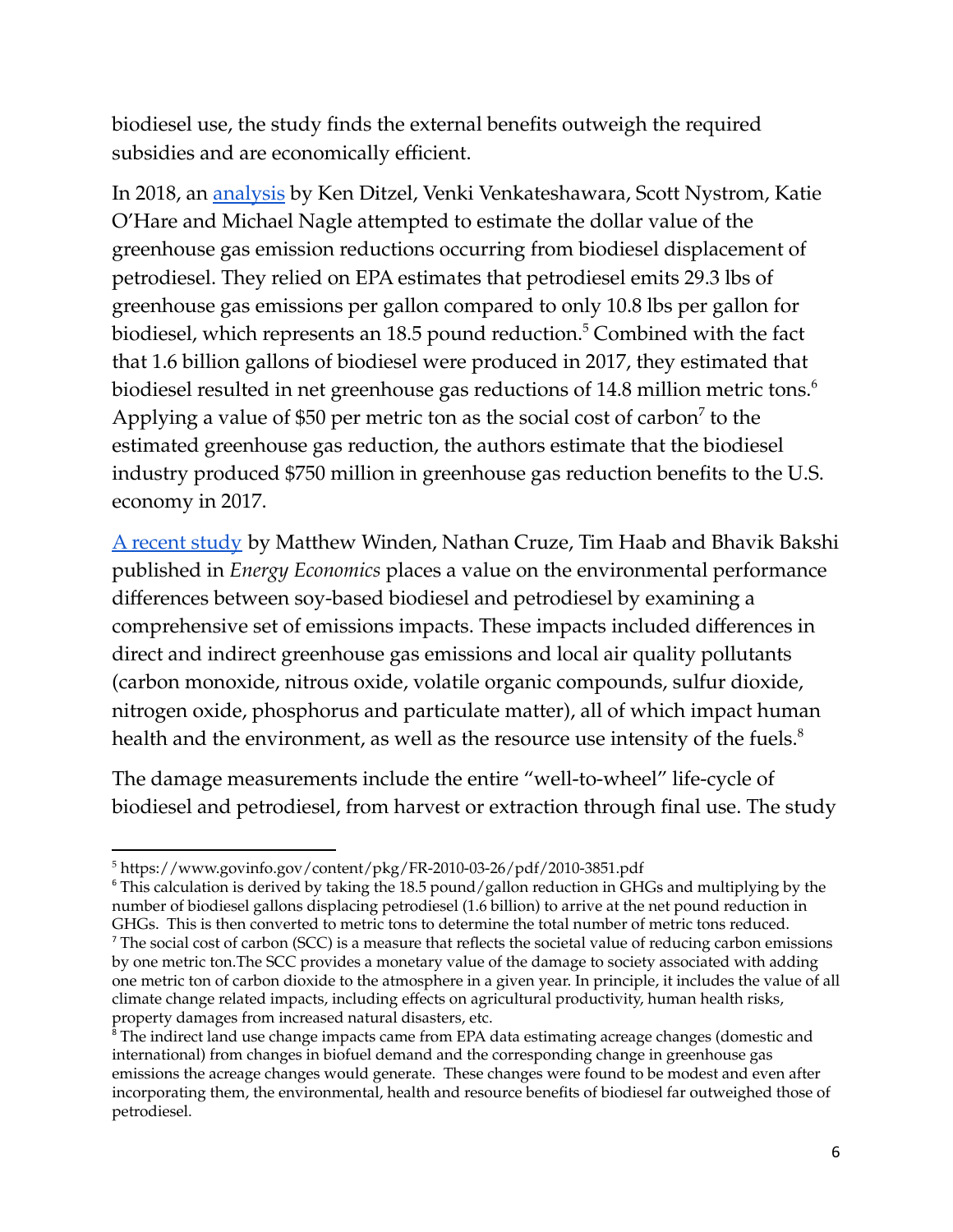constructs the damage estimates for each fuel using a life-cycle impact assessment, which models the physical emissions of fuels in terms of environmental and economic impacts, thereby creating a link between the physical emissions of fuels and the environmental, health and resource damages society experiences. The authors estimate that U.S. consumers value the aggregate environmental, health and resource improvements generated by soy-based biodiesel at \$3.89 per gallon relative to the impacts experienced under petrodiesel.

The substantial reductions in greenhouse gas and local air pollutant emissions, as well as resource use reductions generated by biodiesel that displaces petrodiesel, are clearly valued by U.S. consumers. This more comprehensive estimate of the benefits from biodiesel use further reinforces the case that the external benefits substantially outweigh the cost of the subsidy and are economically efficient.

An analysis by John Urbanchuk, an economist at Delaware Valley University, supports the observation that the biodiesel tax credit is cost-effective at improving the environment. He notes that the quota means that obligated parties have two ways to meet the RVO requirements: They can either purchase biodiesel (B100 with an attached RIN) to blend with petrodiesel or they can purchase excess RINs in the marketplace and sell pure petrodiesel. When the sum of prices for petrodiesel and a RIN are below the price of B100, obligated parties have no economic incentive to purchase biodiesel.

Obligated parties such as blenders then have one of two options: First, they can stop purchasing biodiesel (with its accompanying environmental and economic benefits), which drives down demand and puts pressure on producers to exit the market. Or, as Scott Irwin, an agricultural economist at the University of Illinois, [argues](https://farmdocdaily.illinois.edu/2017/04/blender-and-producer-sharing-retroactively.html), blenders have to compete by reducing biodiesel prices, with the lower prices being passed back to the producers. Again, this puts pressure on producers and threatens industry viability.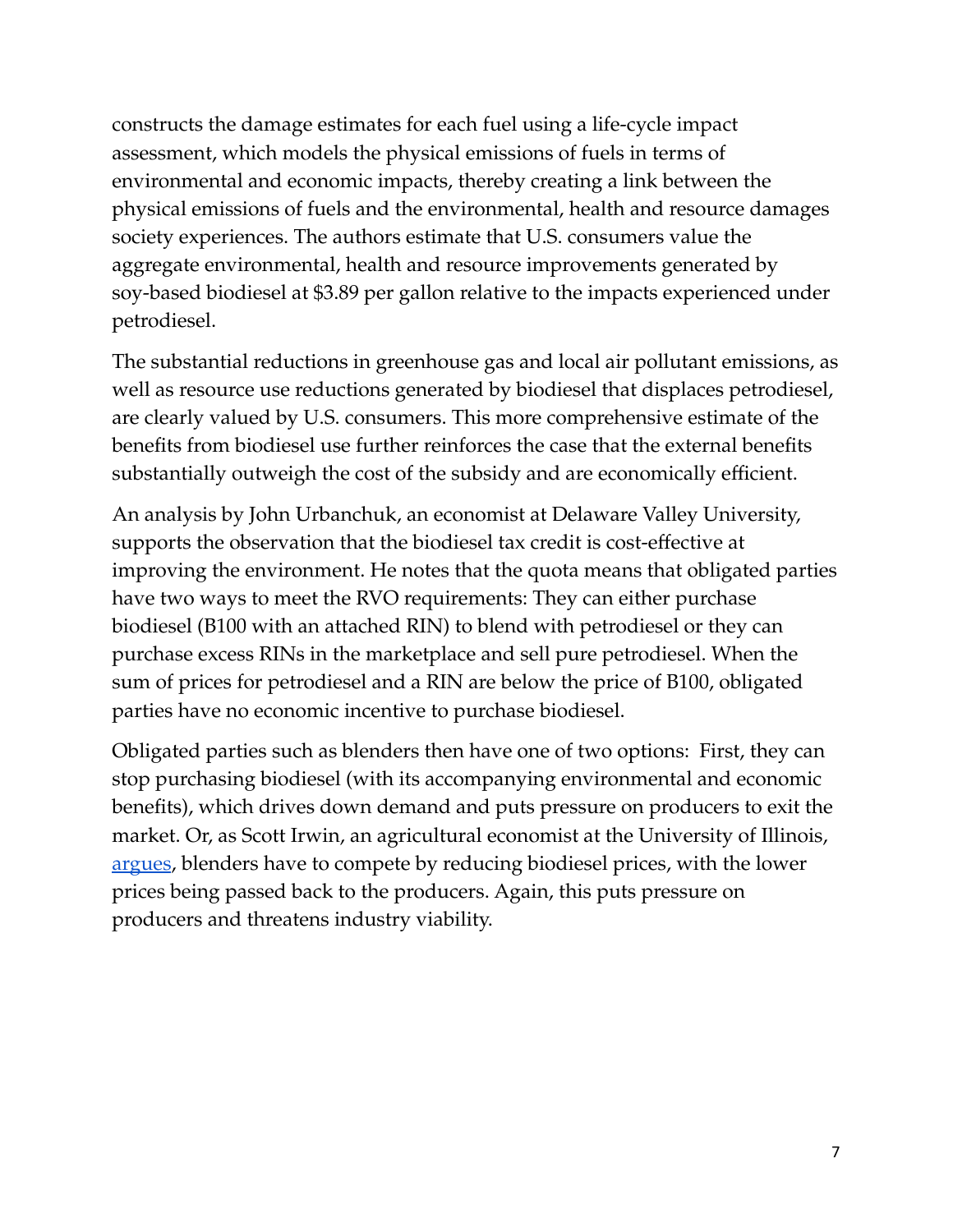In both circumstances, the effective market price of biodiesel (B100) is set at the price of petrodiesel plus the RIN price, and this price can fall below the cost of production. The biodiesel tax credit provides a buffer between the effective market price (determined by petrodiesel plus the RIN price) and the actual cost of production of biodiesel (which is often higher), thereby maintaining industry viability. The issue is that the prices that determine biodiesel industry profitability (feedstock, B100, petrodiesel and RINS) can be unpredictable and quite variable. $9$  The uncertainty dampens investment in the market. The tax credit effectively provides the margin necessary to ensure a modicum of profitability for producers and incentivize industry investment.

# **The Economic Impact of Biodiesel**

In addition to its significant environmental benefits, the biodiesel tax credit generates a variety of domestic economic activity via capital investments, operations, purchases, and employment. Moreover, the industry and its supply chain employment generate additional jobs and economic activity in other sectors through its employees' spending in the broader economy.

The impact that the production of biodiesel fuel has on the nation's economy goes beyond the direct economic activity resulting from its actual production, and economic models incorporate three distinct channels by which biodiesel fuel impacts the broader economy.

*Direct effect* – This is what we can directly observe and measure from the direct economic activities in the facilities producing biodiesel. It includes labor and capital expenditures as well as anything paid to subcontractors. For example, a direct impact would include purchases of soybean feedstock from local farms as well as the workers employed at facilities producing biodiesel.

<sup>9</sup> Price uncertainty and volatility for: soybean oil (2016-2021)

[https://tradingeconomics.com/commodity/soybeans;](https://tradingeconomics.com/commodity/soybeans) B100 (2014-2020)

<https://www.statista.com/statistics/1200903/us-b20-retail-fuel-price/>; Ultra Low Sulfur Diesel (2007-2021) [https://www.eia.gov/dnav/pet/PET\\_PRI\\_GND\\_DCUS\\_NUS\\_W.htm;](https://www.eia.gov/dnav/pet/PET_PRI_GND_DCUS_NUS_W.htm) and RINS (2013-2020) <https://www.eia.gov/todayinenergy/detail.php?id=48196>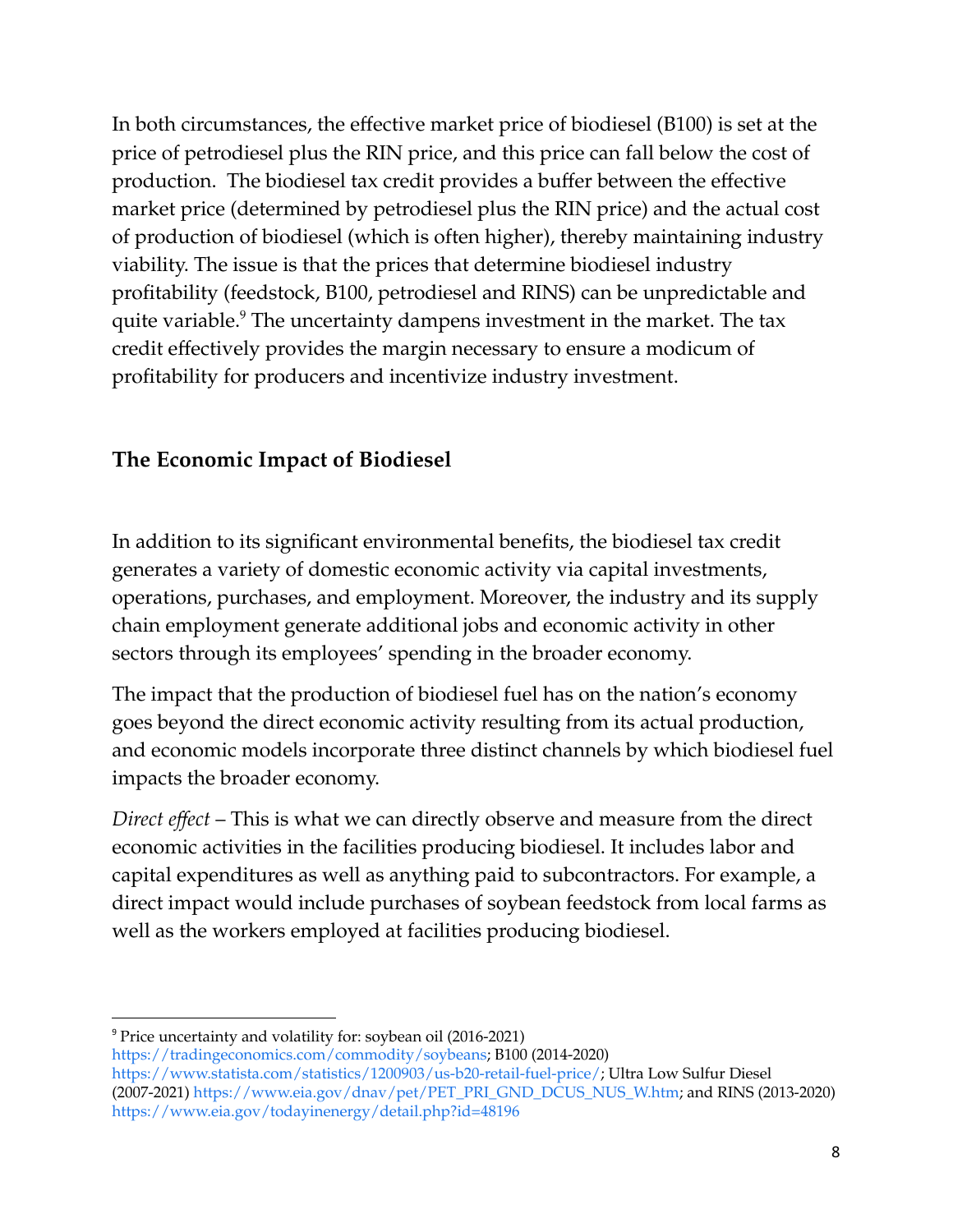*Indirect effect* – This is what results from the increase in economic activity—such as employment and capital expenditures—of the suppliers to the producers of biodiesel. When a biodiesel production facility makes a capital investment or hires more workers to increase output, its suppliers (including but not exclusively farmers) must typically do the same, and the model estimates this increase. For example, a farmer expanding capital or hiring in response to the increased soybean feedstock demand from the biodiesel industry would constitute an indirect impact.

*Induced effect* – This is the impact from increases in household spending due to the employment supported—either directly or indirectly—by the economic activity of the facilities producing biodiesel. How much the workers spend and where they spend that income impacts the economy. For example, when the workers spend a portion of their income earned in the biodiesel industry at grocery stores and restaurants, it constitutes a portion of the induced impact of the industry.

The dollar value sum of these three channels' impacts collectively quantify the total economic activity.

Two recent studies estimated these impacts in an attempt to determine the total economic activity attributable to the biodiesel industry. An **[analysis](https://www.fticonsulting.com/insights/reports/biodiesel-industry-impacts-economy-environment-energy-security)** by Ken Ditzel, Venki Venkateshawara, Scott Nystrom, Katie O'Hare and Michael Nagle that used data from 2017 found 124 facilities across the country producing biodiesel that employed a total of 2,300 people.

The industry generated \$5.1 billion in revenue, while its total economic impact to the U.S. Gross Domestic Product, including that which resulted from its indirect and induced spending, was \$21.6 billion. The economic activity supported 62,000 total jobs, \$3.8 billion in wages and benefits, and \$1.8 billion in federal, state, and local tax revenue.

A 2019 [analysis](https://www.biodiesel.org/docs/default-source/federal-files/lmc_economic-impacts-of-biodiesel_august-2019.pdf?sfvrsn=ce27766b_2) published by LMC International estimated that the biodiesel industry generated nearly \$18 billion in total U.S. economic activity while creating 66,000 jobs and \$2.6 billion in compensation for workers across the value chain--similar numbers as in the previous study.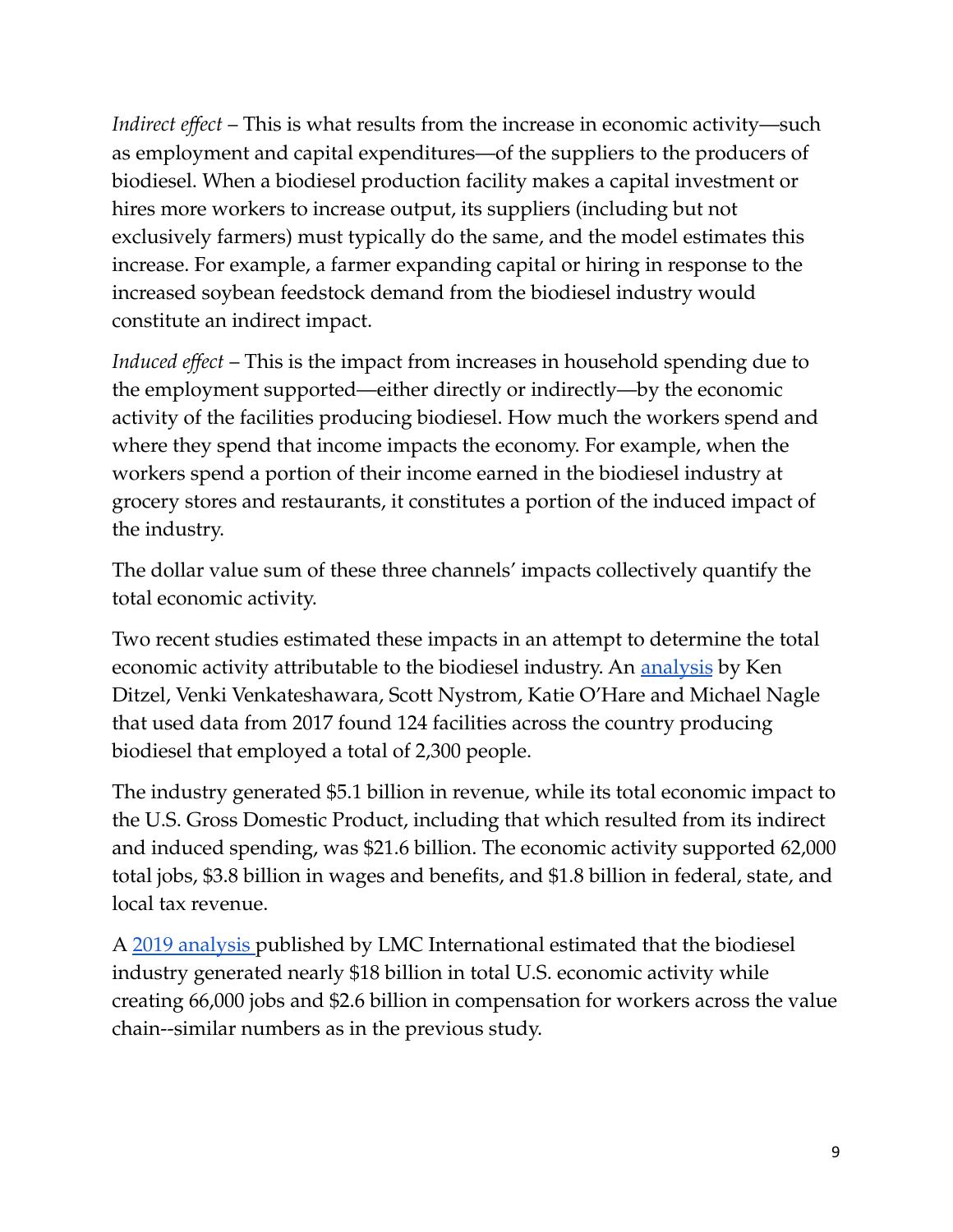#### *Our Analysis*

We begin by estimating the value of the greenhouse gas emissions reduction that results from switching to biodiesel from petrodiesel. Life-cycle greenhouse gas emissions estimates for B100 and petrodiesel are taken from the U.S. Government's Argonne National Laboratory Greenhouse gasses, Regulated Emissions, and Energy use in Technologies [\(GREET\)](https://greet.es.anl.gov/) Model. In Table 1, the emissions factors (Column 1) and energy density (Column 2) for petrodiesel, as well as biodiesel derived from different feedstocks are provided. Raw emissions (Column 3) and the emissions reduction experienced under each biodiesel feedstock, relative to petrodiesel (Column 4) are provided in metric tons of carbon dioxide equivalents  $(CO<sub>2</sub>e)$  per gallon.

| Table 1                                                           |
|-------------------------------------------------------------------|
| GHG Emissions Factors and Energy Density for B100 and Petrodiesel |

| Fuel                                              | Emission<br>Factor <sup>a</sup><br>(g CO <sub>2</sub> e / MJ) | Energy<br>Density <sup>a</sup><br>(MJ / gal LHV) | Emissions <sup>b</sup><br>(MT $CO2e / gal$ ) | Emissions<br>Reduction <sup>c</sup><br>(MT $CO2e / gal$ ) |
|---------------------------------------------------|---------------------------------------------------------------|--------------------------------------------------|----------------------------------------------|-----------------------------------------------------------|
| Petrodiesel                                       | 90.47                                                         | 136.62                                           | 0.0124                                       |                                                           |
| $ $ Soy<br><b>Biodiesel</b>                       | 29.80                                                         | 126.21                                           | 0.0038                                       | $-0.009$                                                  |
| Canola<br>Biodiesel <sup>d</sup>                  | 30.00                                                         | 126.21                                           | 0.0038                                       | $-0.009$                                                  |
| <b>Tallow</b><br><b>Biodiesel</b>                 | 19.00                                                         | 126.21                                           | 0.0024                                       | $-0.010$                                                  |
| Corn Oil<br><b>Biodiesel</b>                      | 13.60                                                         | 126.21                                           | 0.0017                                       | $-0.011$                                                  |
| <b>Used Cooking</b><br>Oil Biodiesel <sup>e</sup> | 20.19                                                         | 126.21                                           | 0.0025                                       | $-0.010$                                                  |

a.) Source: Argonne National [Laboratory](https://greet.es.anl.gov/) (2021). Values derived from GREET Model, except for Used Cooking Oil which was obtained from the California Air [Resources](https://ww2.arb.ca.gov/resources/documents/lcfs-pathway-certified-carbon-intensities) Board. b.) Emissions are the product of Emissions Factor and Energy Density divided by 1,000,000 to convert from grams (g) to metric tons (MT). c.) Emissions reductions are the difference in each biodiesel feedstock relative to petrodiesel. d.) Indirect land use changes are not included for Canola Biodiesel. e.) The Used Cooking Oil Biodiesel emissions factor was calculated from [CARB](https://ww2.arb.ca.gov/sites/default/files/classic/fuels/lcfs/fuelpathways/current-pathways_all.xlsx) data by averaging all Used Cooking Oil/Waste Oil Biodiesel (BIO) current certified carbon intensity values.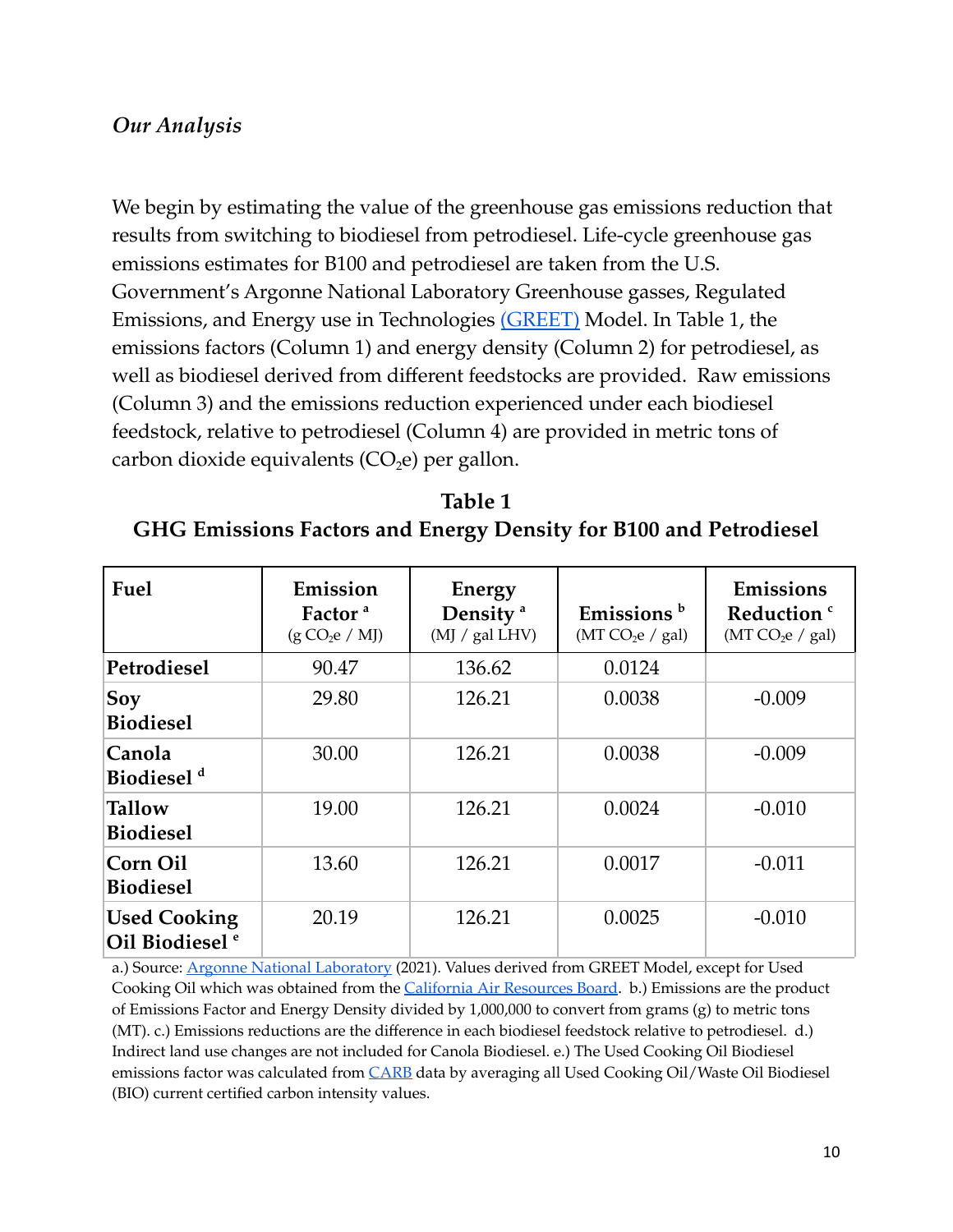Petrodiesel emits 0.0124 metric tons of  $CO<sub>2</sub>e$  per gallon while soy- and canola-based biodiesel emit only  $0.0038$  metric tons of  $CO<sub>2</sub>e$  per gallon. This represents a 70% net reduction resulting in 0.009 fewer metric tons of  $CO<sub>2</sub>e$ emission per gallon when soy- or canola-based biodiesel replace petrodiesel. Similar results show used cooking oil, tallow, and corn oil biodiesel emit 79%,  $81\%$  and  $86\%$  less  $CO<sub>2</sub>e$  emissions per gallon respectively compared to petrodiesel. These reductions correspond to 0.01 fewer metric tons of  $CO<sub>2</sub>e$ emissions per *gallon* relative to petrodiesel.

In 2019, 1.896 billion gallons of biodiesel were produced in the U.S. $^{10}$  58% of the production used soy feedstock, 14% used corn oil, 11% used recycled cooking oil,  $10\%$  used canola oil and 7% was animal fats. $^{11}$  These percentages correspond to 1.088 billion gallons of soy biodiesel, 261.7 million gallons of corn oil biodiesel, 214.9 million gallons of waste cooking oil biodiesel, 183.5 million gallons of canola biodiesel and 147.5 million gallons of animal fats based biodiesel. The reductions in metric tons of  $CO<sub>2</sub>e$  emissions per gallon associated with each type of feedstock from Table 1 are multiplied by the number of gallons used of each feedstock in place of petrodiesel to arrive at an aggregate emissions reduction. The results indicate that the 1.896 billion gallons of biodiesel used displacing petrodiesel in the U.S. in 2019, resulted in a net decrease of 17.95 million metric tons of  $CO<sub>2</sub>e$  greenhouse gas emissions.<sup>12</sup>

For 2020, the Federal Government used a central value of [\\$51](https://www.whitehouse.gov/wp-content/uploads/2021/02/TechnicalSupportDocument_SocialCostofCarbonMethaneNitrousOxide.pdf?source=email) per ton for the social cost of carbon, while New York State has recently proposed a central value of [\\$121](https://www.dec.ny.gov/docs/administration_pdf/vocguidrev.pdf) per ton for the social cost of carbon. We can apply these SCC values to the greenhouse gas reductions generated by biodiesel to estimate the dollar value of the social benefits. This value ranges from a low of \$915.44 million when using the Federal Government's \$51 per ton carbon cost, to \$2.17 billion when using the \$121 per ton value proposed by the State of New York.<sup>13</sup> This demonstrates the efficacy of subsidizing the biodiesel tax credit in promoting substantial climate change improvements.

 $10$  2019 production values and feedstock percentages were used as the emissions factors derived from the GREET Model correspond to 2019 data (Although these values are the most up-to-date, they reflect the state-of-world and technology in 2019).

<sup>&</sup>lt;sup>11</sup> https://www.eia.gov/biofuels/biodiesel/production/archive/2019/2019\_12/table3.pdf

 $12$  Tallow emissions reductions values were applied to all animal fats.

<sup>&</sup>lt;sup>13</sup> These values are found by multiplying the SCC by the 17.95 million metric tons of  $CO<sub>2</sub>e$  emissions reduction.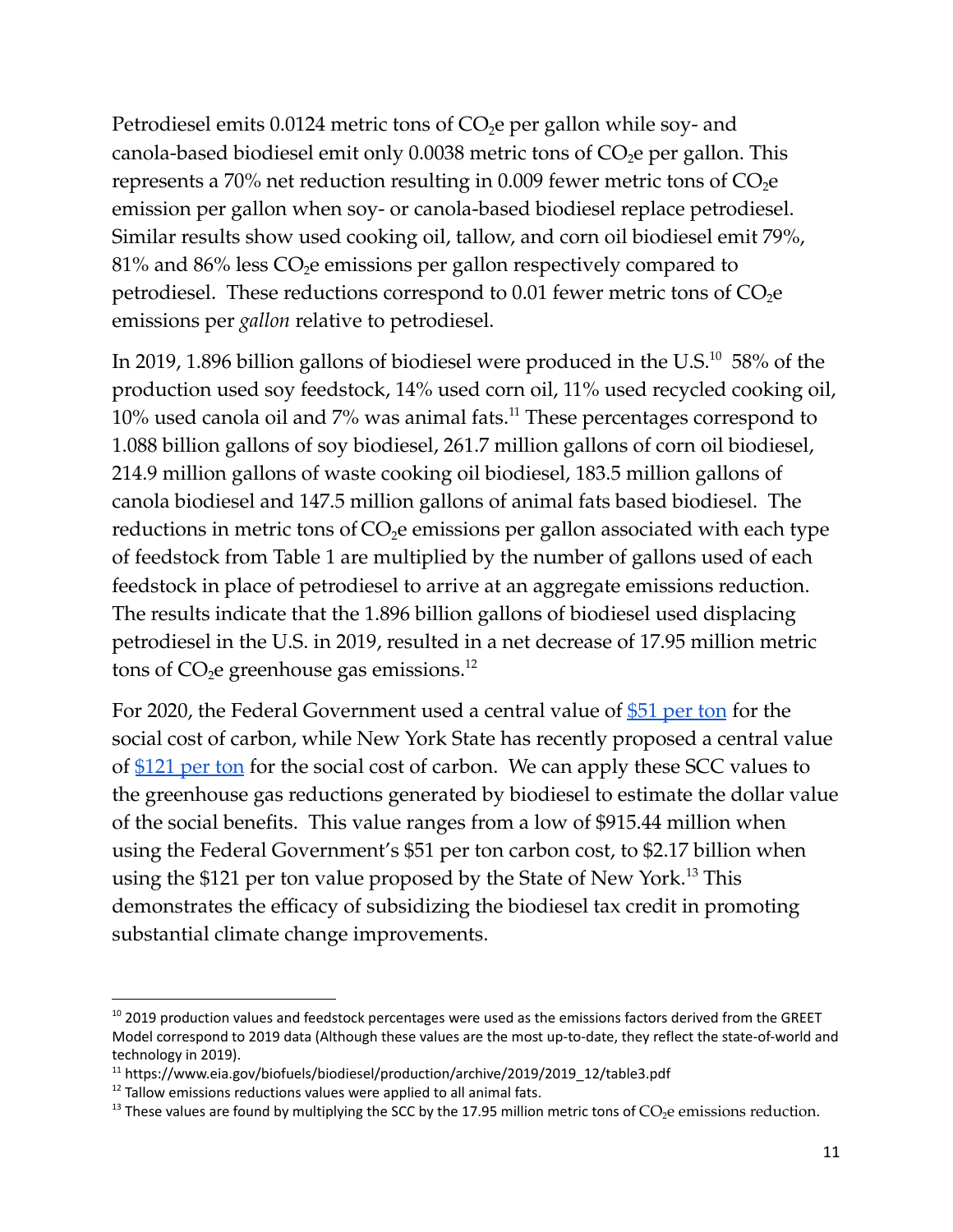We also calculated the aggregate environmental benefits of the biodiesel industry (including greenhouse gas emissions, local air pollutant emissions and resource use changes) by taking the \$3.89 per-gallon estimate of these benefits and aggregating it over domestic use. The substantial value of the net improvements in environmental, health and resource outcomes can be seen when examining the aggregate domestic production of biodiesel and the petrodiesel it displaced.

Table 2 provides the domestic production for biodiesel from 2010 through 2020. The share of production that soy biodiesel comprises in the market has risen from roughly 46% in 2010 to 62% in 2020. Using the \$3.89 per gallon estimate of the environmental, health and resource improvements generated by soy biodiesel relative to petrodiesel and multiplying by soy biodiesel's share of production allows us to compute the estimated external value provided to U.S. residents from the use of soy biodiesel.

During this timeframe, the annual aggregate benefits of *soy biodiesel alone* displacing petrodiesel from 2010 to 2020 have increased from an initial value of \$614 million in 2010 to over \$4.3 billion in 2020.

These estimates do not reflect the relative improvements generated from other forms of biodiesel such as canola, tallow, and recycled cooking oil, which have been valued in other contexts at \$1.43, \$1.58, and \$2.85 per gallon for a 5% biodiesel blend relative to petrodiesel. As such, these estimates only account for the benefits associated with the soybean-based share of biodiesel production relative to petrodiesel and therefore constitute a conservative, lower-bound estimate of actual total benefits.

Even so, the value is substantial and demonstrates that reductions in harmful emissions that result from substituting biodiesel for petrodiesel have resulted in real-world, meaningful environmental, health and resource benefits for the United States, consistent with the original rationale of the biodiesel tax credit.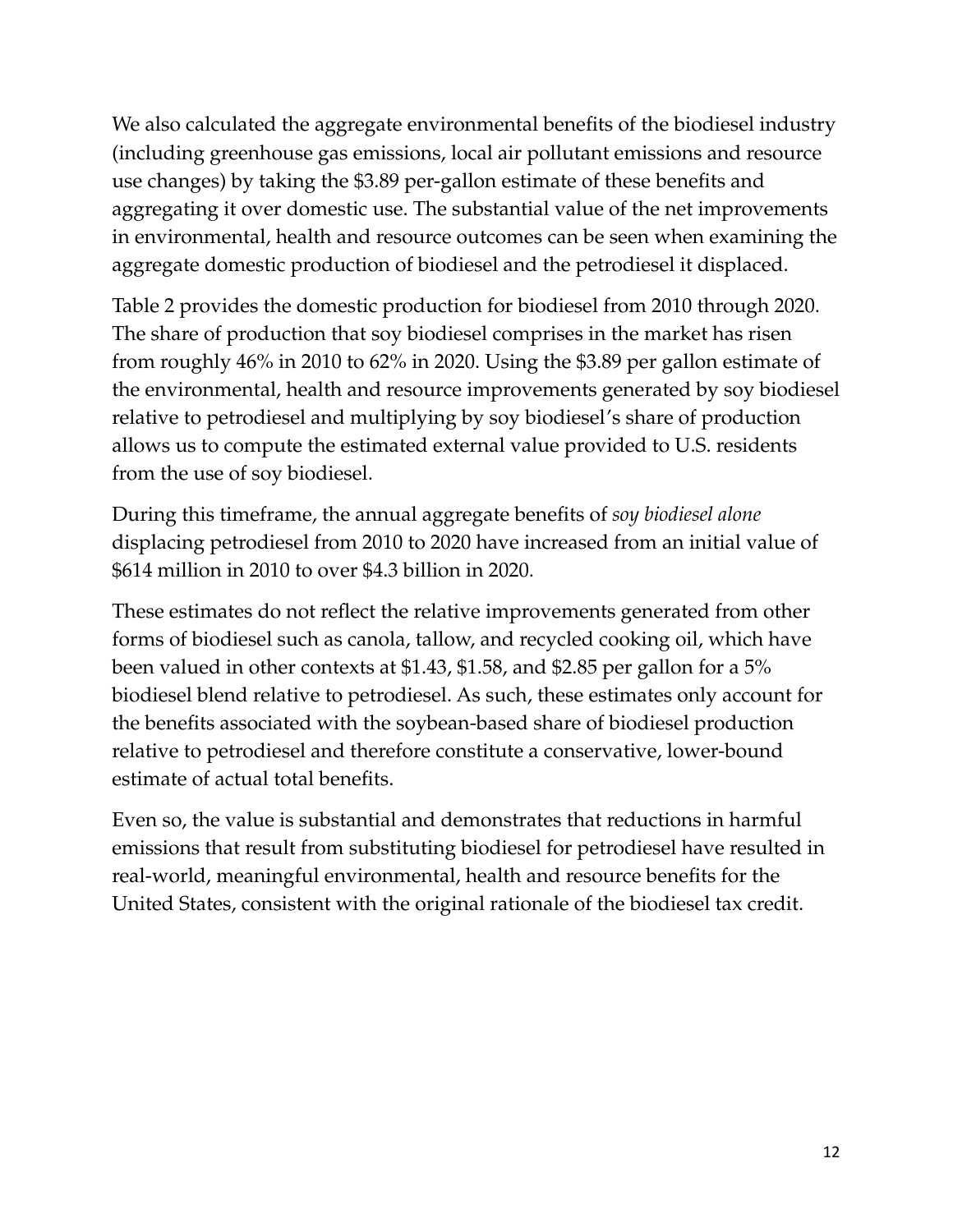**Table 2 Renewable Fuel Standards, Biodiesel Domestic Production and Imports**

| Year | Renewable<br>Fuel<br>Standard | Production<br>(millions of<br>gallons) | Imports | Total |
|------|-------------------------------|----------------------------------------|---------|-------|
| 2010 | 1,150                         | 343                                    | 7       | 350   |
| 2011 | 800                           | 967                                    | 20      | 987   |
| 2012 | 1,000                         | 969                                    | 36      | 1,005 |
| 2013 | 1,280                         | 1,359                                  | 342     | 1,701 |
| 2014 | 1,640                         | 1,270                                  | 192     | 1,462 |
| 2015 | 1,730                         | 1,268                                  | 352     | 1,621 |
| 2016 | 1,900                         | 1,569                                  | 709     | 2,278 |
| 2017 | 2,000                         | 1,596                                  | 394     | 1,990 |
| 2018 | 2,100                         | 1,857                                  | 167     | 2,024 |
| 2019 | 2,100                         | 1,725                                  | 171     | 1,896 |
| 2020 | 2,430                         | 1,817                                  | 197     | 2,014 |

*Sources: U.S. Environmental Protection Agency, [Renewable](https://www.epa.gov/renewable-fuel-standard-program/renewable-fuel-annual-standards) Fuel Annual Standards, and the U.S. Energy Information Administration's Monthly Biodiesel [Production](https://www.eia.gov/dnav/pet/pet_move_impcus_a2_nus_EPOORDB_im0_mbbl_a.htm) Report.*

We also measured the aggregate economic impact of the biodiesel industry by examining the jobs and activity that this industry creates through the production of biodiesel input ultimately blended into petroleum diesel. In effect, the industry begins on the farm and encompasses the entire biodiesel manufacturing and distribution process.

As seen in Table 3, our analysis indicates that the biodiesel industry supports roughly 64,000 jobs in the U.S. The jobs provide \$3.6 billion in wages and benefits and the industry's total economic effect is roughly \$15 billion per annum.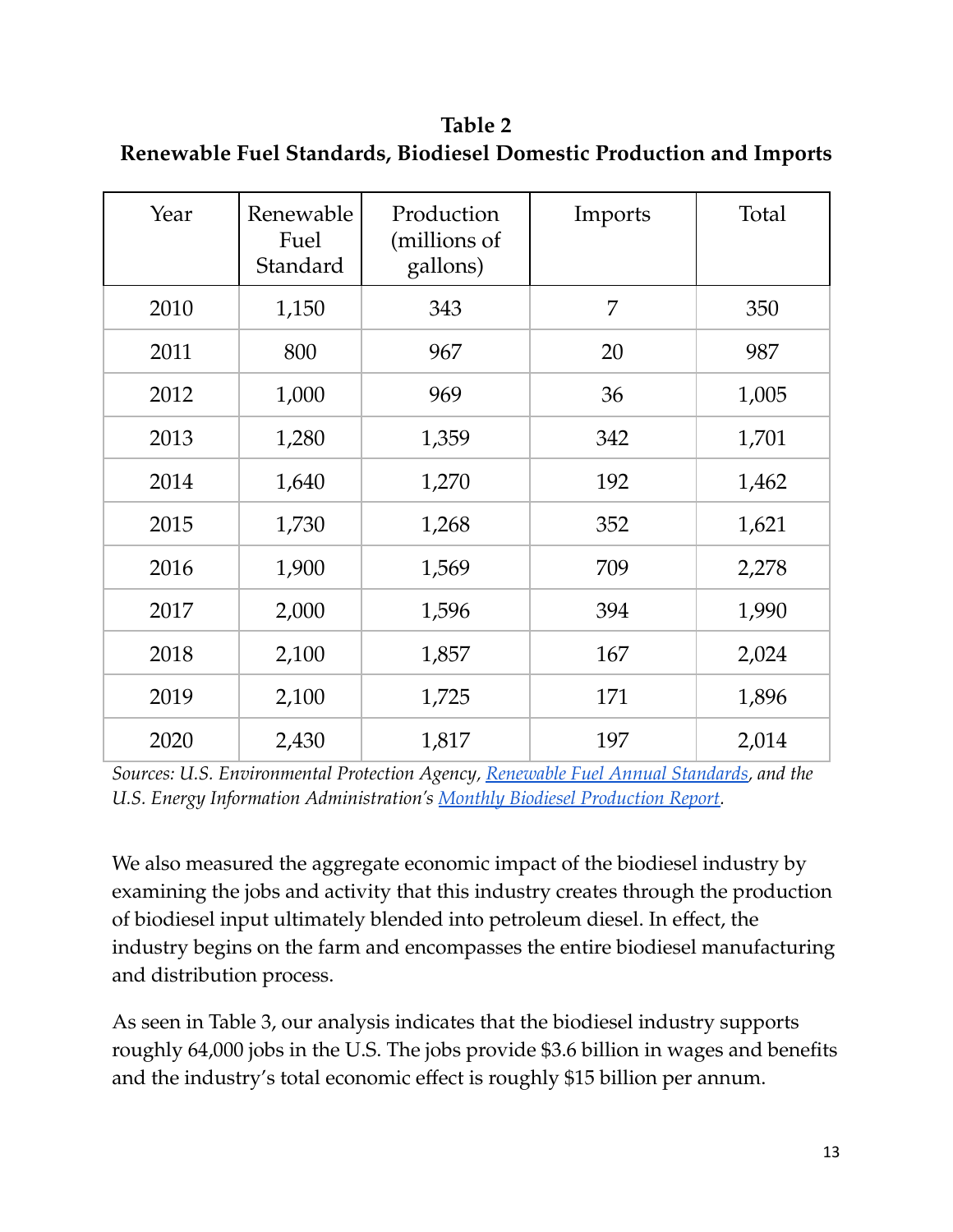| <u>181 Bechtchille Hilpwet of the Browless filmwould</u> |            |                     |                |
|----------------------------------------------------------|------------|---------------------|----------------|
| <b>Impact Type</b>                                       | Employment | <b>Labor Income</b> | Output         |
| Direct Effect                                            | 23,000     | \$1.0 billion       | $$5.0$ billion |
| <b>Indirect Effect</b>                                   | 21,000     | \$1.4 billion       | $$6.3$ billion |
| <b>Induced Effect</b>                                    | 20,000     | \$1.1 billion       | \$3.7 billion  |
| <b>Total Effect</b>                                      | 64,000     | \$3.5 billion       | \$15 billion   |

**Table 3 U.S. Economic Impact of the Biodiesel Industry**

A related--but distinct--question is what would happen to the market if the biodiesel tax credit were to permanently expire, a question our model can also address.

We conceptualize the biodiesel fuel market as having two distinct parts--the production and the distribution--and their cumulative effect supports 64,000 jobs. On the production side, it is clear that the agriculture sector would continue to develop crops for alternative purposes. Note that the price of these crops may decline due to reduced demand, or farmers may switch to lower value commodities. However, the overall industry would continue to plant, harvest, and process their output. On the distribution side, about one-third of the total jobs supported--or just under 20,000--are involved in or created by the distribution of the fuel. This part of the industry would likely be unaffected as well, since ending the credit would not have a major impact on demand for the fuel: just the supply. Most of the domestic demand would then be met by foreign producers, but the substitution of foreign for domestic production would not greatly impact the distribution.

The major loss of employment resulting from elimination of the biodiesel tax credit would occur in the biodiesel manufacturing industry itself. The expiration of the biodiesel tax credit would lead to the elimination of approximately 3,000 jobs employed directly in the business of creating biodiesel. The loss of these jobs and this portion of the industry would then reverberate through the supply chain upstream and downstream. There would be associated losses in indirect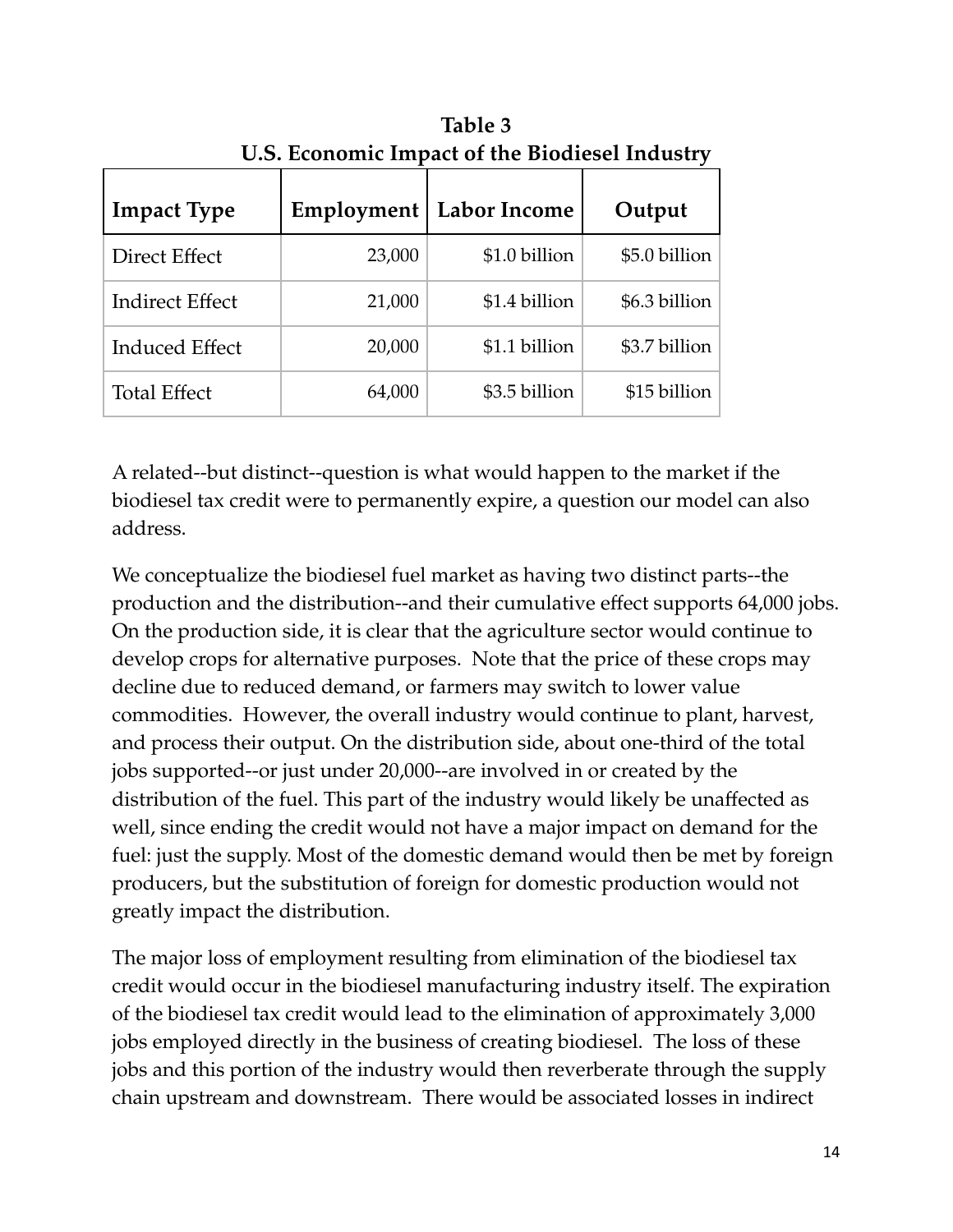economic impacts through the upstream supply chain that is associated with biodiesel manufacturing, as well as downstream induced economic impacts through diminished consumer spending. The total employment losses would be between 7,500 and 9,000 jobs, assuming that a small portion of the domestic industry remains in place for some period.

### *Distribution of Jobs Supported*

Table 4 shows the estimated distribution of the jobs created either directly or indirectly across the domestic economy. The retail sector constitutes fully onethird of all jobs created, which reflects the fact that the industry's broader impact on the overall economy is particularly strong, given the size of the industry.

| Sector Employment Created by the Biodiesel Industry |            |                     |                  |
|-----------------------------------------------------|------------|---------------------|------------------|
| Description                                         | Employment | <b>Labor Income</b> | Output           |
| Retail                                              | 22,500     | \$726 million       | $$1,533$ million |
| Finance, Insurance and<br><b>Real Estate</b>        | 4,300      | \$253 million       | $$1,088$ million |
| Transportation and<br>Warehousing                   | 3,500      | \$235 million       | \$606 million    |
| Wholesale                                           | 3,500      | \$307 million       | \$980 million    |
| Chemical Industry                                   | 3,300      | \$321 million       | $$3,494$ million |
| Agriculture                                         | 3,100      | \$159 million       | \$835 million    |
| <b>Building Services</b>                            | 3,000      | \$145 million       | \$294 million    |
| Healthcare                                          | 2,600      | \$205 million       | \$372 million    |
| Food & Accommodations                               | 2,600      | \$71 million        | \$193 million    |
| Management &<br><b>Administrative Services</b>      | 1,600      | \$185 million       | \$321 million    |

**Table 4 Sector Employment Created by the Biodiesel Industry**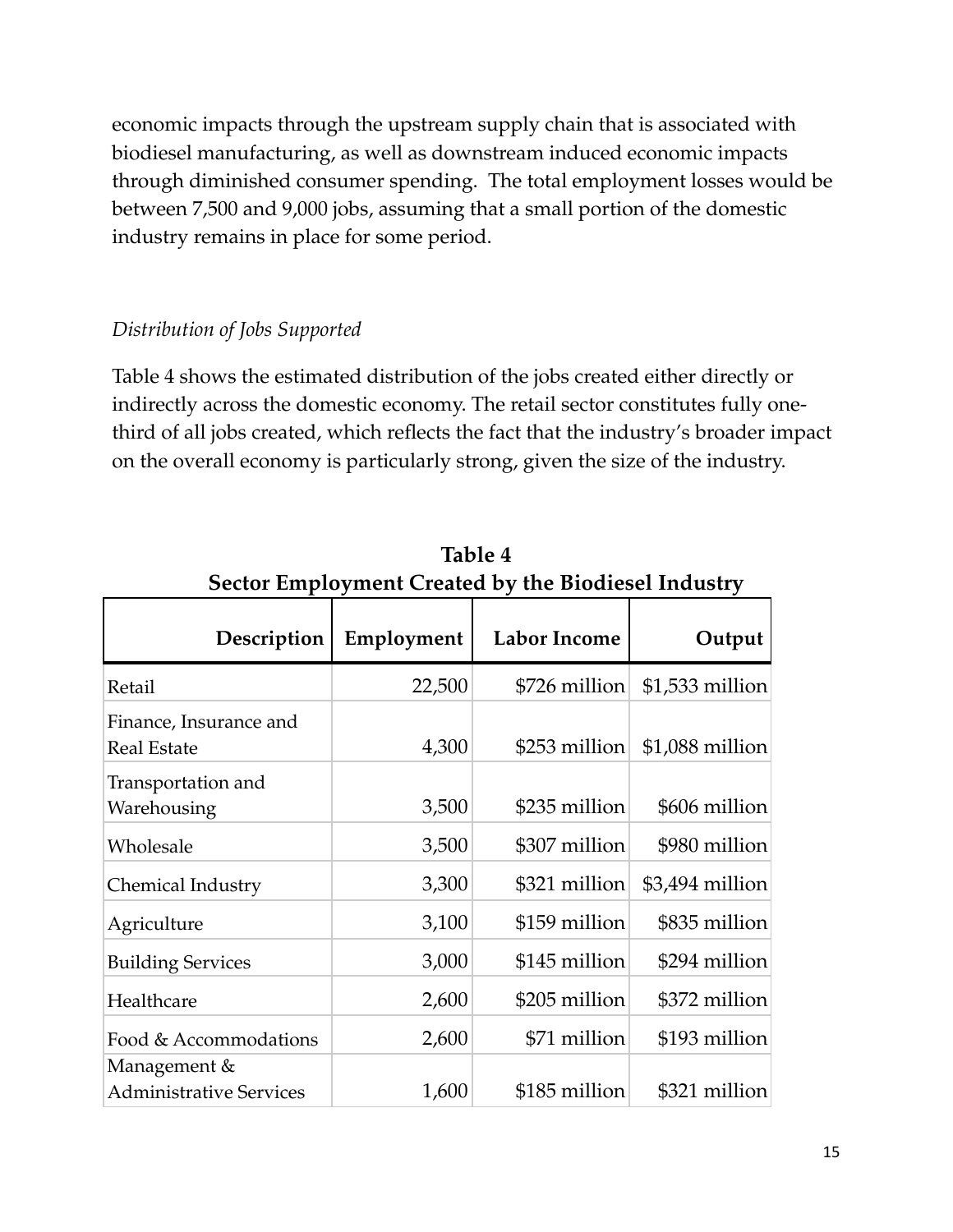# **The Efficacy of the Biodiesel Tax Credit**

Given the significant environmental and economic benefits attributable to the U.S. biodiesel industry, we would like to understand what would happen if the biodiesel tax credit were to expire. One way to infer how its lapse might impact the market is to examine how the market reacted during the periodic lapses in the biodiesel tax credit in the last decade.

Table 5 provides annual data on biodiesel production for 2010 through 2020. After an initial peak in 2013, production increased from 2015 to 2018, followed by a slight decline in 2019 and a partial recovery in 2020.

| Year | Production<br>millions of gallons | <b>Biodiesel Tax</b><br><b>Credit Status</b> | Annual %<br>Change |
|------|-----------------------------------|----------------------------------------------|--------------------|
| 2010 | 343                               | Active                                       |                    |
| 2011 | 967                               | Retrospective                                | 181.9              |
| 2012 | 969                               | Retrospective                                | 0.2                |
| 2013 | 1,359                             | Active                                       | 40.2               |
| 2014 | 1,270                             | Retrospective                                | $-6.5$             |
| 2015 | 1,268                             | Retrospective                                | $-0.2$             |
| 2016 | 1,569                             | Active                                       | 23.7               |
| 2017 | 1,596                             | Active                                       | 1.7                |
| 2018 | 1,857                             | Retrospective                                | 16.4               |
| 2019 | 1,725                             | Retrospective                                | $-7.1$             |
| 2020 | 1,817                             | Active                                       | 5.3                |

**Table 5 US Annual Biodiesel Production and status of the BTC**

*U.S. Energy Information Administration. Monthly Biodiesel [Production](https://www.eia.gov/biofuels/biodiesel/production/) Report.*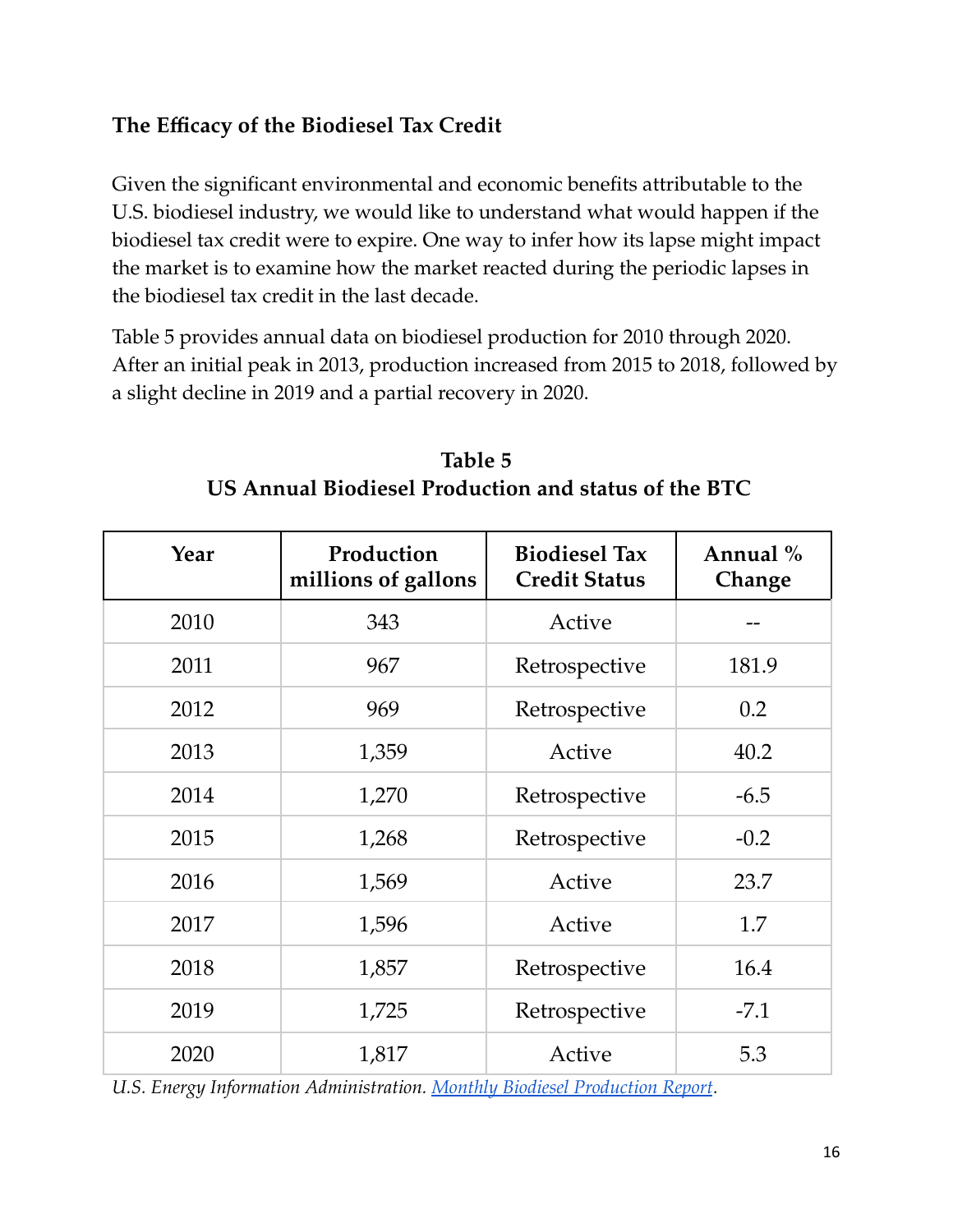While some biodiesel producers may have believed that the credit would ultimately be renewed and applied retrospectively, it was far from certain at the time (one of us served on a committee of jurisdiction the first time the credit expired) and there is no economic rationale for extending a tax break retroactively if its purpose is to encourage a particular behavior: there is no tax credit large enough to induce a change in past behavior.

In the years when the credit is fully active, production increased by 40.2% (2013), 23.7% (2016) and 5.3% (2020). However, each pause in production growth occurred in a year when the tax credit had expired, and output declines tend to become acute in the second year of an expiration.

Producers respond with substantially increased supply during periods when the BTC is active. This continues in the first year of the credit lapse, when producers likely have a strong belief in the likelihood of renewal with retrospective credits. However, when the lapse period extends to a second year or longer, expectations on the likelihood of renewal fall and production declines accordingly. The pattern strongly suggests that biodiesel production is responsive (with a lag) to the biodiesel tax credit.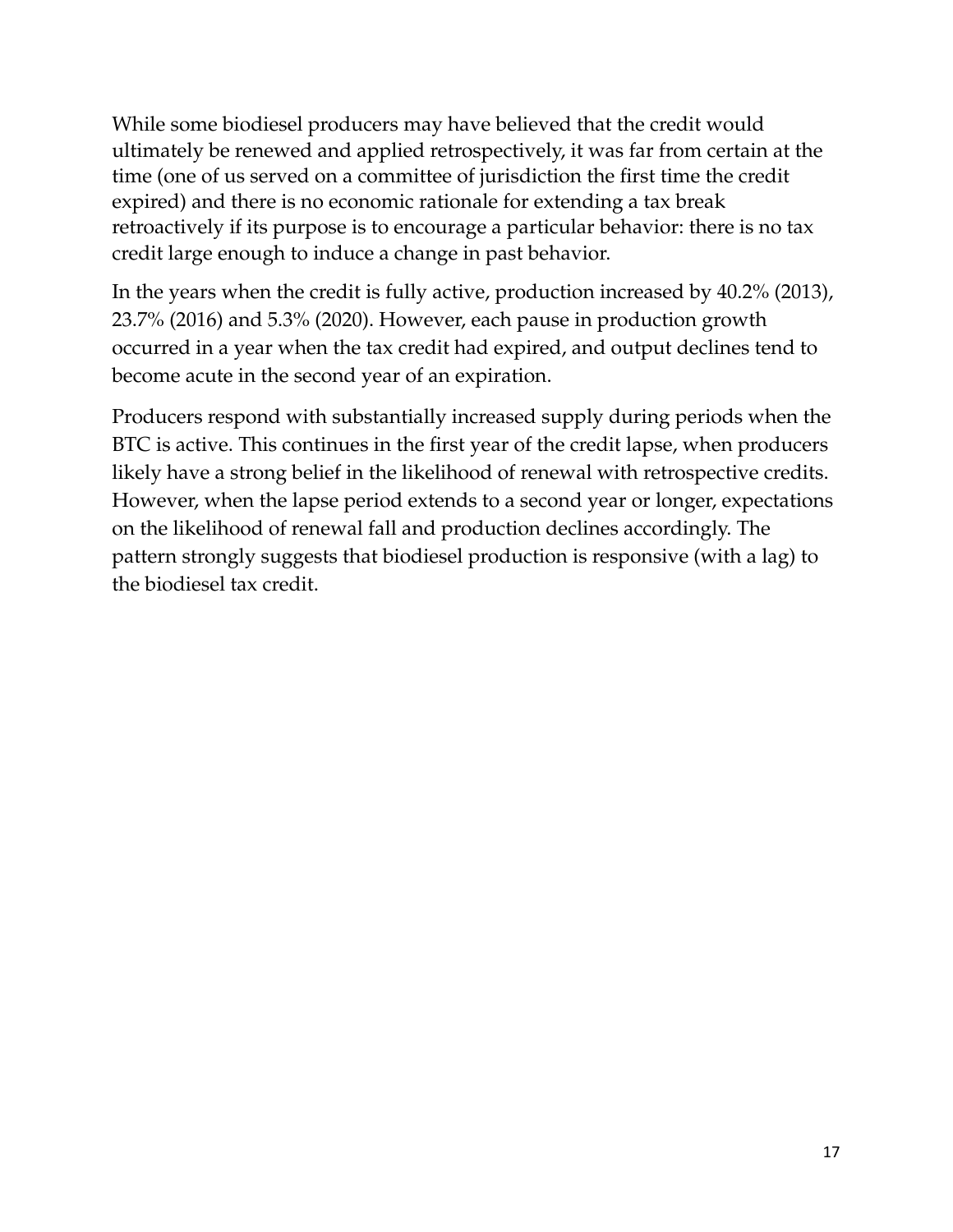### **Conclusion**

The biodiesel tax credit has played an essential role in the creation of a robust market for a fuel that has greatly benefited the environment both by reducing greenhouse gas emissions as well as a variety of other local air pollutants in the atmosphere. The nearly 2 billion gallons of biodiesel used in the United States in 2019 reduced greenhouse gas emissions by 17.95 million metric tons of carbon dioxide equivalent emissions, and the cumulative reduction since the inception of the tax credit for biodiesel exceeds 100 million metric tons. The credit supports over 64,000 jobs in the U.S. and adds over \$15 billion to the U.S. economy.

Without the biodiesel tax credit between 7,500 and 9,000 of these jobs would be lost, as the domestic market would shrink and much of our remaining biodiesel would likely be imported.

The data and our analysis show that the \$1 a gallon credit has been and remains a cost-effective way to boost production of biodiesel fuel. In the absence of a regime that imposes a commensurate tax on the emissions of carbon dioxide, particulate matter, or other pollutants, subsidizing its production is an effective way to achieve such reductions, and has generated environmental improvements valued in excess of \$4 billion in 2020 alone.

Given the increasing importance that our society places on protecting the environment and taking steps to mitigate climate change, continuing the biodiesel tax credit would be a sensible policy choice for Congress.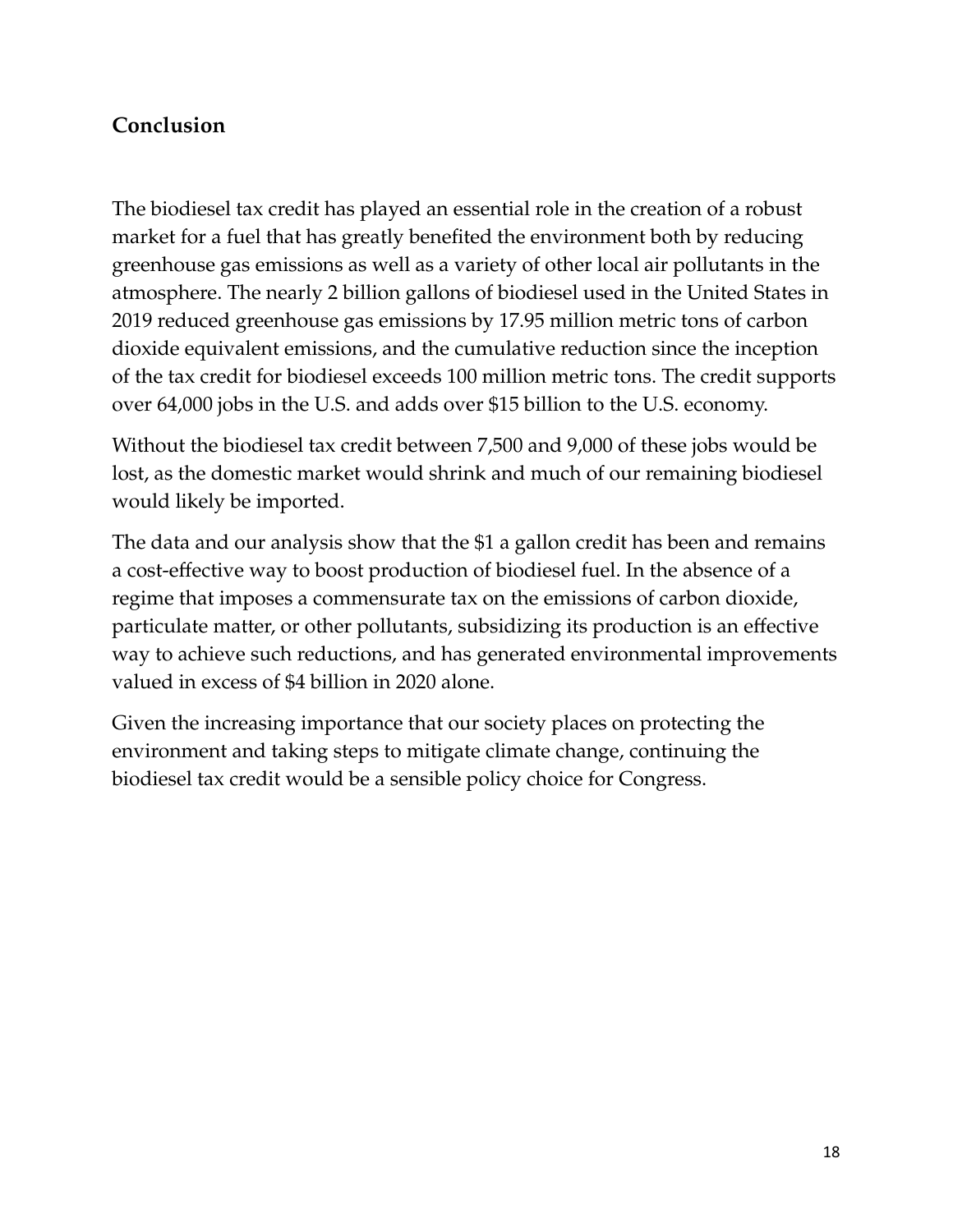### **References**

- Baral, A.,B. R. Bakshi (2010) "Thermodynamic Metrics for Aggregation of Natural Resources in Life Cycle Analysis: Insight via Application to Some Transportation Fuels." *Environmental Science & Technology*,Vol.44,No. 2,pp.800-807
- Department of Energy (2021a). Biodiesel. United States Department of Energy Alternative Fuels Data Center, [\(http://www.afdc.energy.gov/fuels/biodiesel.html\)](http://www.afdc.energy.gov/fuels/biodiesel.html). Accessed 9/26/2021.
- Department of Energy (2021b). Biodiesel Vehicle Emissions. United States Department of Energy Alternative Fuels Data Center, [\(https://afdc.energy.gov/vehicles/diesels\\_emissions.html](https://afdc.energy.gov/vehicles/diesels_emissions.html)). Accessed 9/26/2021.
- Ditzel, K., Nagle, M., Nystrom, S., O'Hare, K., & Venkateshwara, V. (2018). The Biodiesel Industry: Impacts on the Economy, Environment and Energy Security. FTI Consulting Report.

EPA. (2010). U.S. Environmental Protection Agency. Renewable Fuel Standard Program (RFS2) Regulatory Impact Analysis. Document ID EPA-HQ-OAR-2016-0041-0051. EPA: Washington, DC. <https://www.regulations.gov/document/EPA-HQ-OAR-2016-0041-0051>

- EPA. (no date a). U.S. Environmental Protection Agency. Renewable identification numbers (RINs) under the renewable fuel standard program. EPA: Washington, DC. [https://www.epa.gov/renewable-fuel-standard-program/renewable-iden](https://www.epa.gov/renewable-fuel-standard-program/renewable-identification-numbers-rins-under-renewable-fuel-standard) [tification-numbers-rins-under-renewable-fuel-standard](https://www.epa.gov/renewable-fuel-standard-program/renewable-identification-numbers-rins-under-renewable-fuel-standard)
- EPA. (no date b). U.S. Environmental Protection Agency. Diesel fuel standards and rulemakings. EPA: Washington, DC. [https://www.epa.gov/diesel-fuel-standards/diesel-fuel-standards-and-ru](https://www.epa.gov/diesel-fuel-standards/diesel-fuel-standards-and-rulemakings) [lemakings](https://www.epa.gov/diesel-fuel-standards/diesel-fuel-standards-and-rulemakings)
- Frizzell, R. (2021). NBB Static Biodiesel Shock. StoneX Report.
- Huo, H., Wang, M., Bloyd, C., & Pursche, V., (2008). Life-cycle assessment of energy use and greenhouse gas emissions of soybean derived biodiesel and renewable fuels. *Environmental Science and Technology, 43*(3), 750-756.